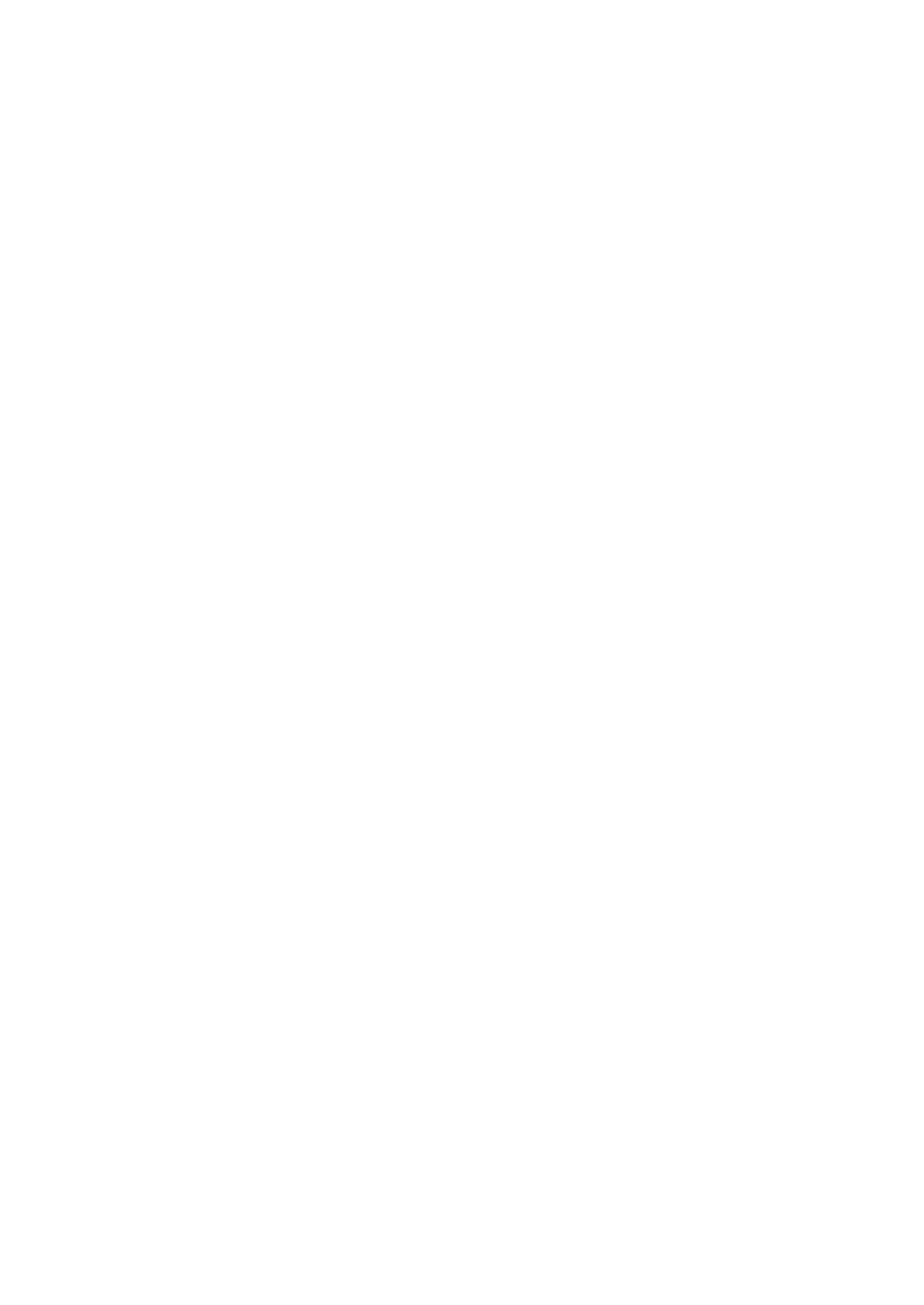

## **MERCHANT SHIPPING (REGISTRATION OF FOREIGN VESSELS) REGULATIONS**

## **Arrange[ment of Regulations](#page-5-0)**

## **Regulation**

| 3  |  |
|----|--|
| 4  |  |
| 5  |  |
| 6  |  |
| 7  |  |
| 8  |  |
| 9  |  |
| 10 |  |
| 11 |  |
| 12 |  |
| 13 |  |
| 14 |  |
| 15 |  |
| 16 |  |
| 17 |  |
| 18 |  |
| 19 |  |
| 20 |  |

### **ENDNOTES** 16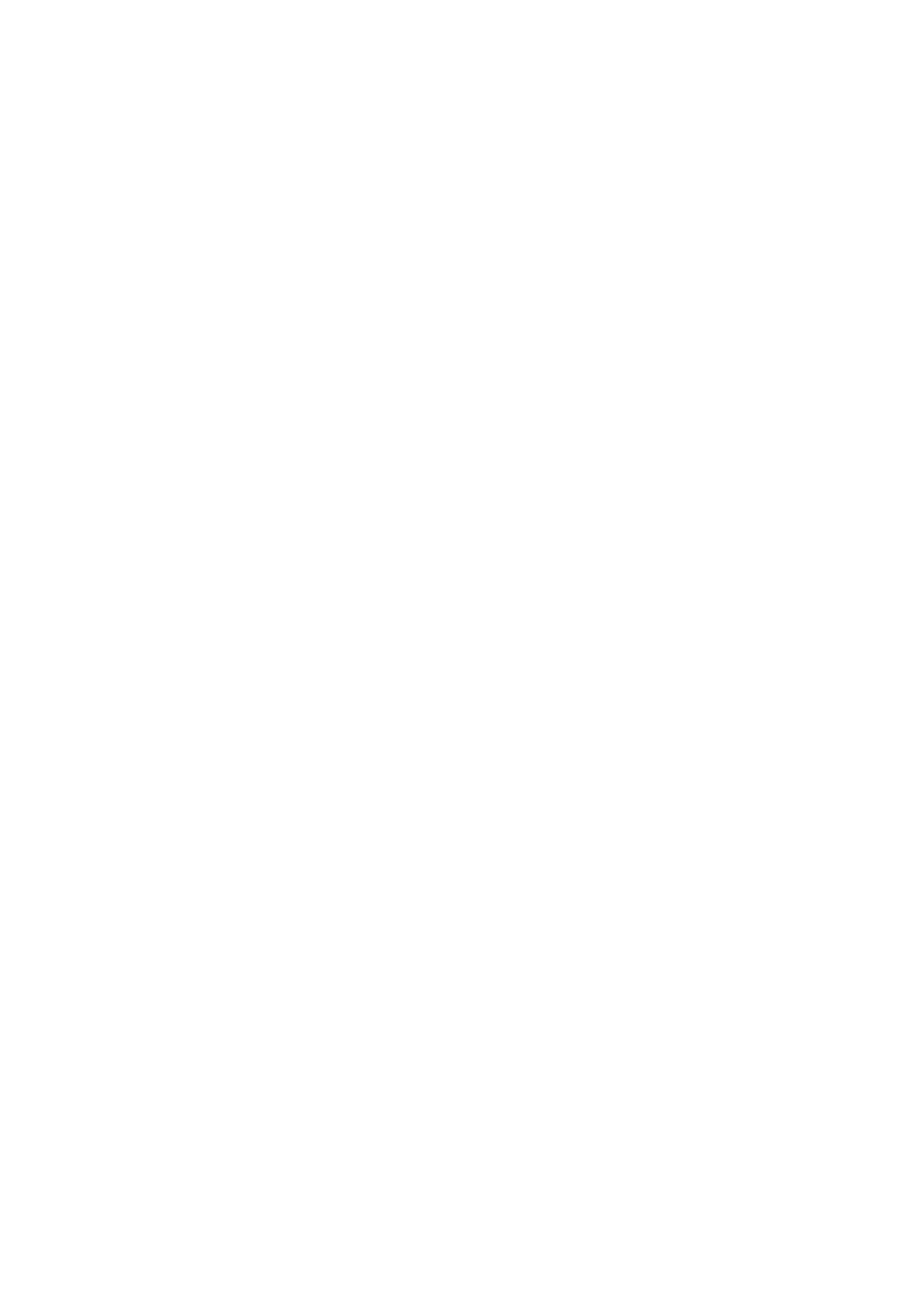

## **MERCHANT SHIPPING (REGISTRATION OF FOREIGN VESSELS) REGULATIONS**

### **MADE UNDER SECTION 3(2) OF THE MERCHANT SHIPPING ACT**

Commencement [5th May 2004]

#### **1 Short Title**

<span id="page-4-0"></span>These Regulations may be cited as the Merchant Shipping (Registration of Foreign Vessels) Regulations.

#### **2 Interpretation**

All words and phrases defined in the Act shall bear the same meaning in these Regulations unless the context otherwise requires —

- (a) "**Act**" means the Merchant Shipping Act**<sup>1</sup>** and any amendment thereof;
- (b) "**Agent**" means an agent appointed under regulation 3(2);
- (c) "**Foreign Vessel Administrator**" means the Tuvalu Registration of Foreign Vessel Administrator appointed under regulation 3(1);
- (d) "**Foreign trade**" means trade between Tuvalu and a foreign country or between one foreign country and another and includes transportation of goods between the ports of Tuvalu and ports of foreign countries and between the ports of one foreign country and another;
- (e) "**Minister**" means the Minister responsible for the Registrar of Ships and Seafarers within the meaning of the Act;
- (f) "**Owner**" means the owner, managing owner, part owner, and the agent of a vessel;
- (g) "**Prescribed fee**" means the fee specified in the Schedule to these Regulations;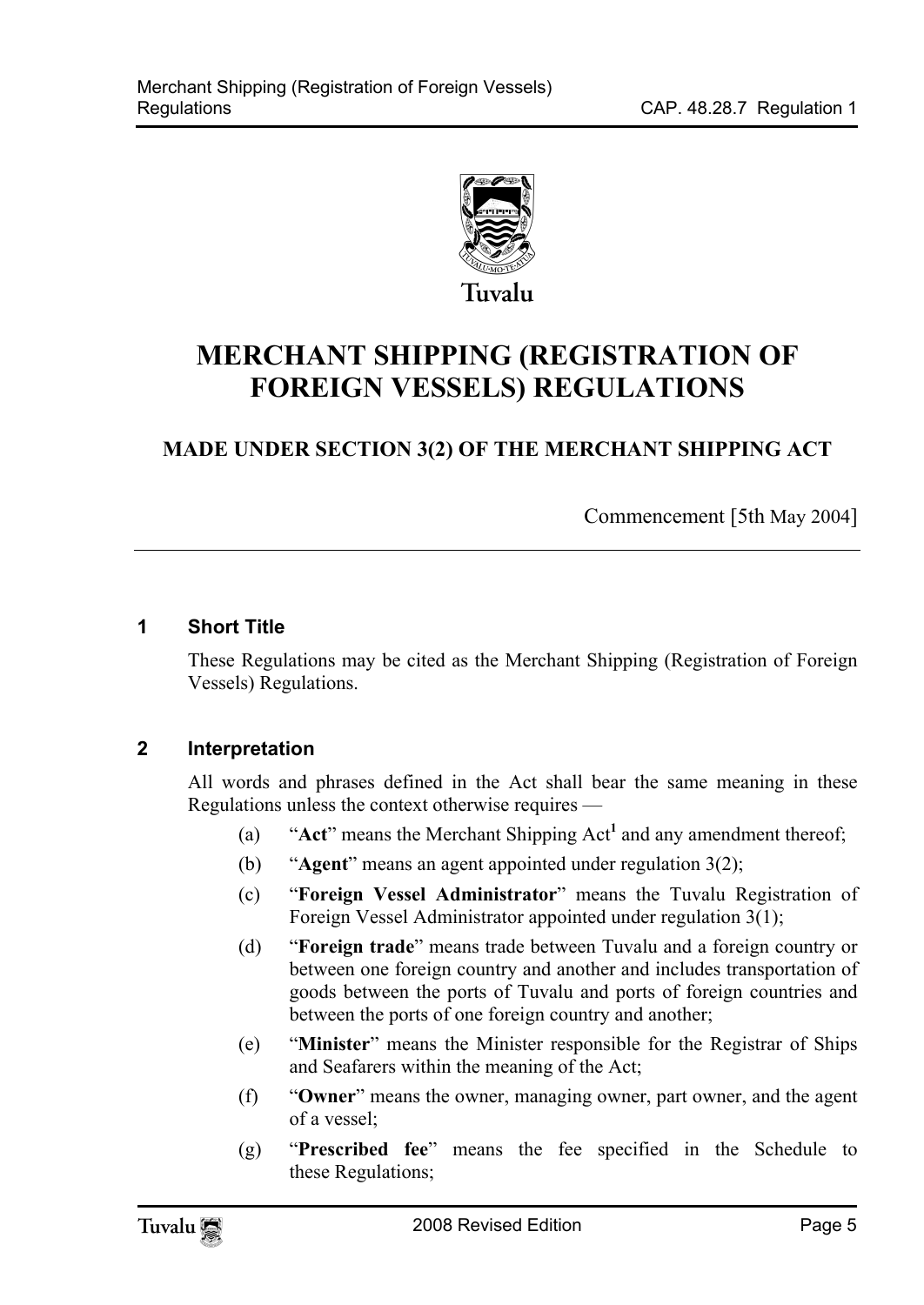- (h) "**Registrar of Vessels**" or "**Registrar**" means the Registrar of Ships referred to in section 5 of the Act;
- <span id="page-5-0"></span>(i) "**Vessel**" means a sea-going ship of any type, class, size or weight engaged in any kind of trade, service or international maritime activity, including pleasure vessel.

#### **3 Establishment of Tuvalu Registration of Foreign Vessel Administration**

- (1) There is hereby created Tuvalu Registration of Foreign Vessel Administration to be headed by the Foreign Vessel Administrator who shall be appointed by notice by the Minister after consultation with Cabinet.
- (2) The Registrar, after recommendation from the Foreign Vessel Administrator, may from time to time appoint such persons, as he may think fit, as agents.
- (3) The Foreign Vessel Administrator or his or her agent is authorised
	- (a) to issue all such licences, certificates or other documents as are necessary or proper for carrying out the purposes of these Regulations or of any international convention to which Tuvalu is or may become a party;
	- (b) to suspend or to revoke any license, certificate, permit or document issued under the Regulations if their provisions are violated; and
	- (c) to operate a Register to be known as the Register of Foreign Vessels which shall be kept in an office at the place where the Foreign Vessel Administrator is located and also at the homeport.
- <span id="page-5-1"></span>(4) The Registrar of Vessels, the Registrar of Seamen and the Foreign Vessel Administrator or an agent shall not be liable to damages or otherwise for any loss accruing to any person by reason of any act done or default by them in their official capacity.

#### **4 General provisions**

- (1) No vessel engaged in foreign trade shall be documented under the laws of Tuvalu or be accorded the rights and privileges of a Tuvalu vessel unless such vessel shall be registered in accordance with the provisions of these Regulations.
- (2) The homeport of every vessel so registered shall be Funafuti, and the homeport shall be shown on the Certificate of Registry.
- (3) A vessel registered in accordance with these Regulations shall be entitled to fly the Tuvalu flag.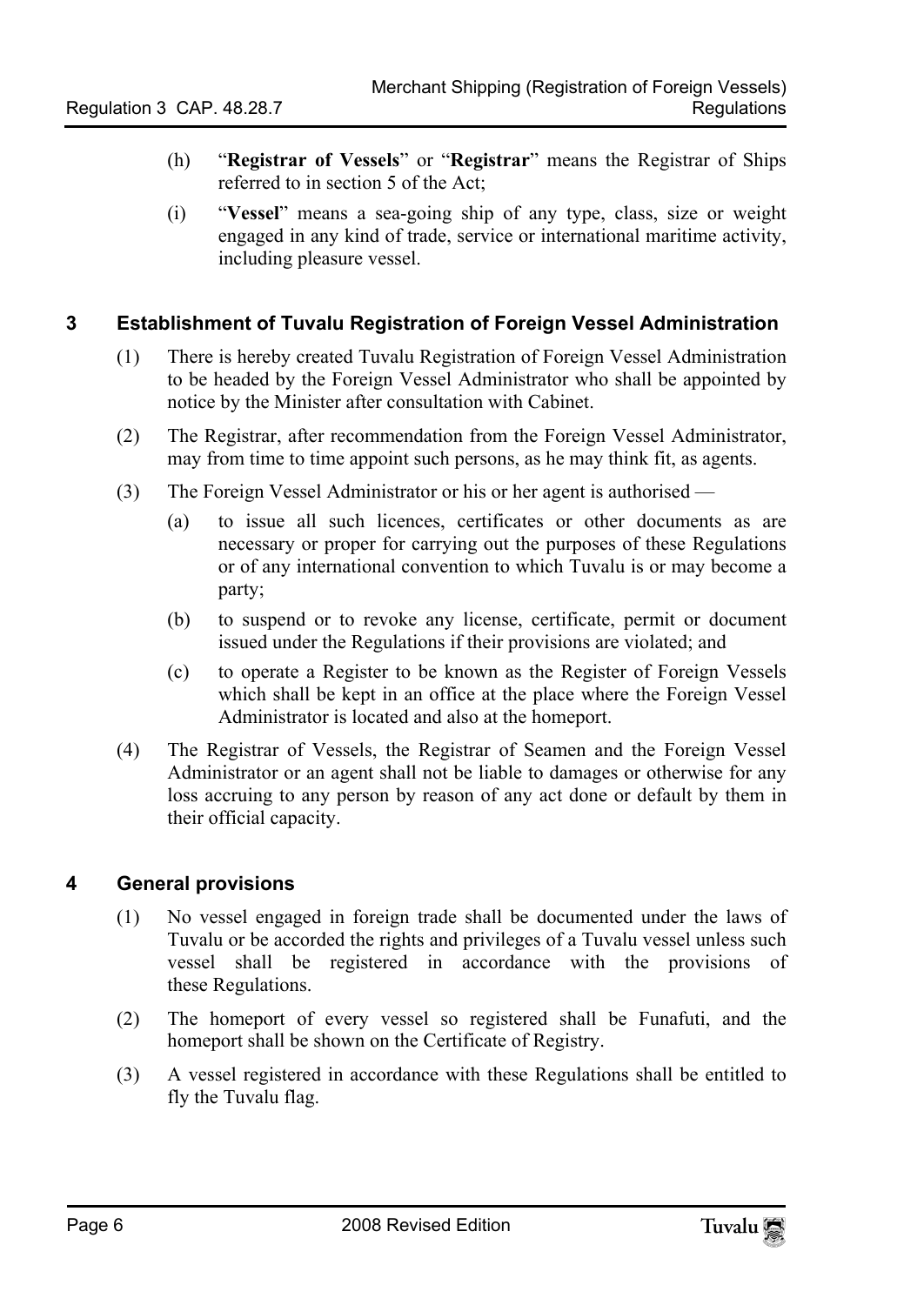#### **5 Vessel eligible to be documented and re-documented**

- <span id="page-6-0"></span>(1) The following classes of vessels shall be eligible to be documented or re-documented —
	- (a) a vessel as defined in regulation  $2(i)$ ;
	- (b) a vessel referred to in paragraph (a) of sub regulation (1) of this regulation shall not be eligible for initial documentation or redocumentation if, on January 1st of the year in which initial documentation or re-documentation is sought, such vessel is over fifteen years of age, computed from completion of first construction;
	- (c) the Foreign Vessel Administrator may document or re-document a vessel of over fifteen years of age where —
		- (i) the vessel meets all other applicable requirements; and
		- (ii) it has been satisfactorily demonstrated that there is a genuine need for such waiver.
	- (d) a vessel engaged solely in domestic commerce shall not be documented under the provisions of these Regulations.

#### **6 Registration fees**

- <span id="page-6-1"></span>(1) The owner of a vessel shall pay the prescribed fee upon first registration and an annual fee.
- <span id="page-6-2"></span>(2) The Minister, on the recommendation of the Foreign Vessel Administrator and after consultation with the Registrar, may by notice amend the prescribed fee.

#### **7 Annual tonnage tax**

- (1) The owner of a vessel shall pay the prescribed fee as an annual tonnage tax on his or her vessel on the anniversary of the date of its registration.
- (2) If the owner fails to pay the tonnage tax as provided under sub-regulation (1), the Foreign Vessel Administrator or the Registrar may cancel the Certificate of Registry of the vessel with respect to which such tax has not been paid.
- <span id="page-6-3"></span>(3) An unpaid tonnage tax and any other charges including penalties owing under these Regulations (not exceeding 10,000 dollars) due to the Foreign Vessel Administrator shall constitute a maritime lien on the vessel and such lien shall have priority over all others save those for wages and salvage.

#### **8 Title of vessel's documents**

The vessel's document shall be called the "Certificate of Registry".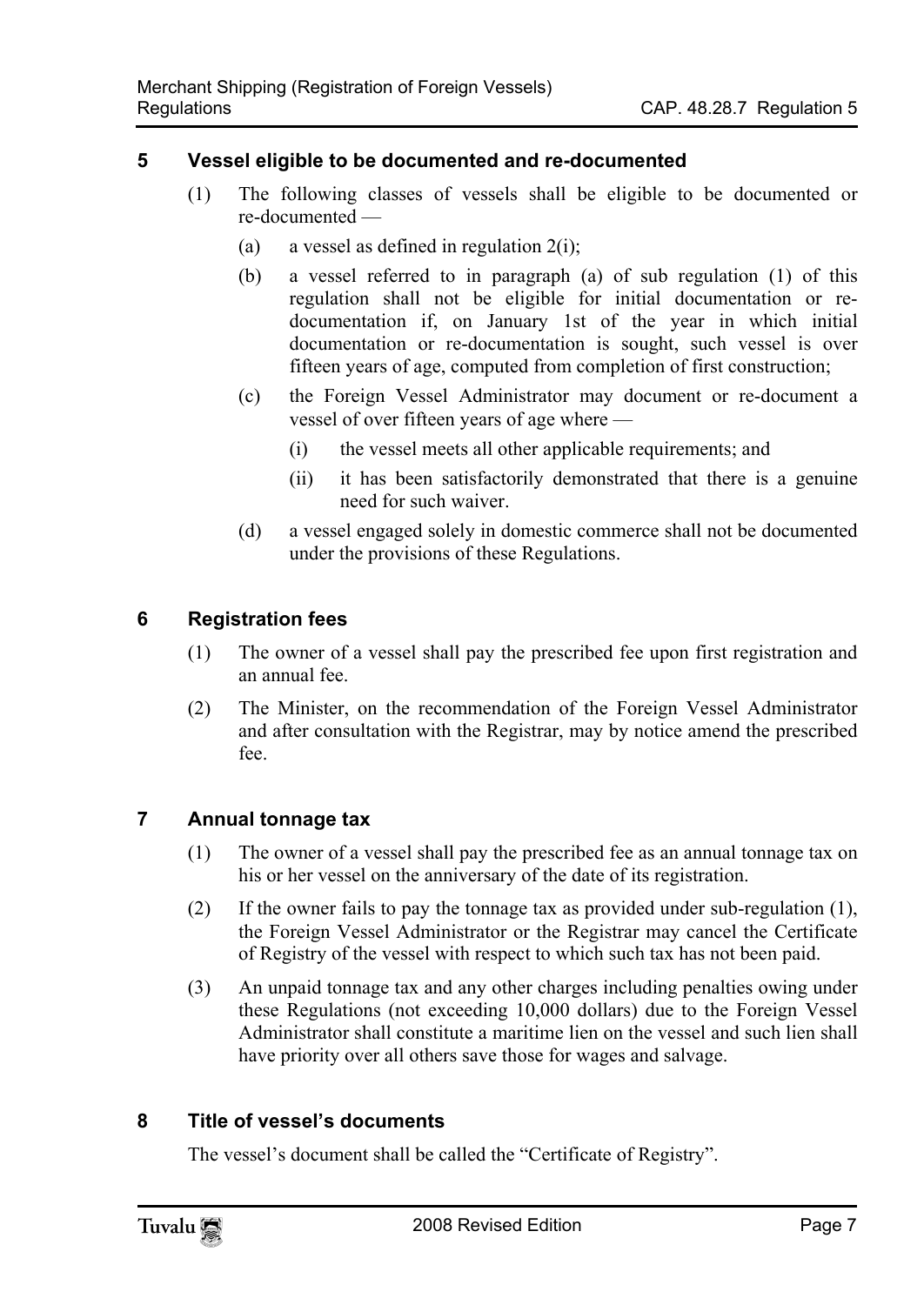#### **9 Conditions precedent to issuance of Permanent Certificate of Registry**

- <span id="page-7-0"></span>(1) An application for permanent registration of a vessel under these Regulations shall be submitted to the Foreign Vessel Administrator or the Registrar who may issue a permanent Certificate of Registry for the vessel provided that the owner furnishes satisfactory proof to the issuing officer —
	- (a) as to the vessel's ownership;
	- (b) that any foreign marine document for the vessel has been surrendered with the consent of the government that issued it or has been legally cancelled;
	- (c) that the vessel, and in the case if it is over fifteen years old, has passed an inspection report and meets the highest classification requirements of one of the Classification Societies under regulation 18(1);
	- (d) that the owner has paid to the Administrator or his or her designee a sum equal to the initial registration fee;
	- (e) that the markings of name, official number, homeport and draft required by these Regulations have actually been made; and
	- (f) certificate of measurement has been issued.
- (2) There shall be no documents granted or papers issued to a vessel until all applicable provisions of these Regulations have been complied with.
- <span id="page-7-1"></span>(3) Without prejudice to the provisions of the Penal Code or any other law any person who wilfully and with intent to defraud destroys makes or concurs in making any false entry in or omits or alters or concurs in omitting or altering any particulars under these regulations shall be liable to a fine of \$1,000, and in the case of a continuing offence, to a further fine of \$100 for each day, subsequent to the days on which he is convicted, during which the offence continues.

#### **10 Oaths**

- (1) In order to document a vessel, the owner shall take an oath declaring the name of the vessel, its net tonnage or tonnages, the place where built, the date when built, the name and residence of any other owner and his citizenship, each owner's proportion, and the name of the affiant and his citizenship.
- (2) The oath shall be taken before a notary public or an officer authorised to administer oaths pursuant to the Oaths and Statutory Declarations of the Laws of Tuvalu or by laws of the place where the oath is administered.
- (3) The names of the persons owning shares in an incorporated company owning such vessel need not be stated. The oath of any other person interested and concerned in the vessel shall not be required. An agent or attorney who purchases any vessel shall take oath as to the ownership of the vessel and that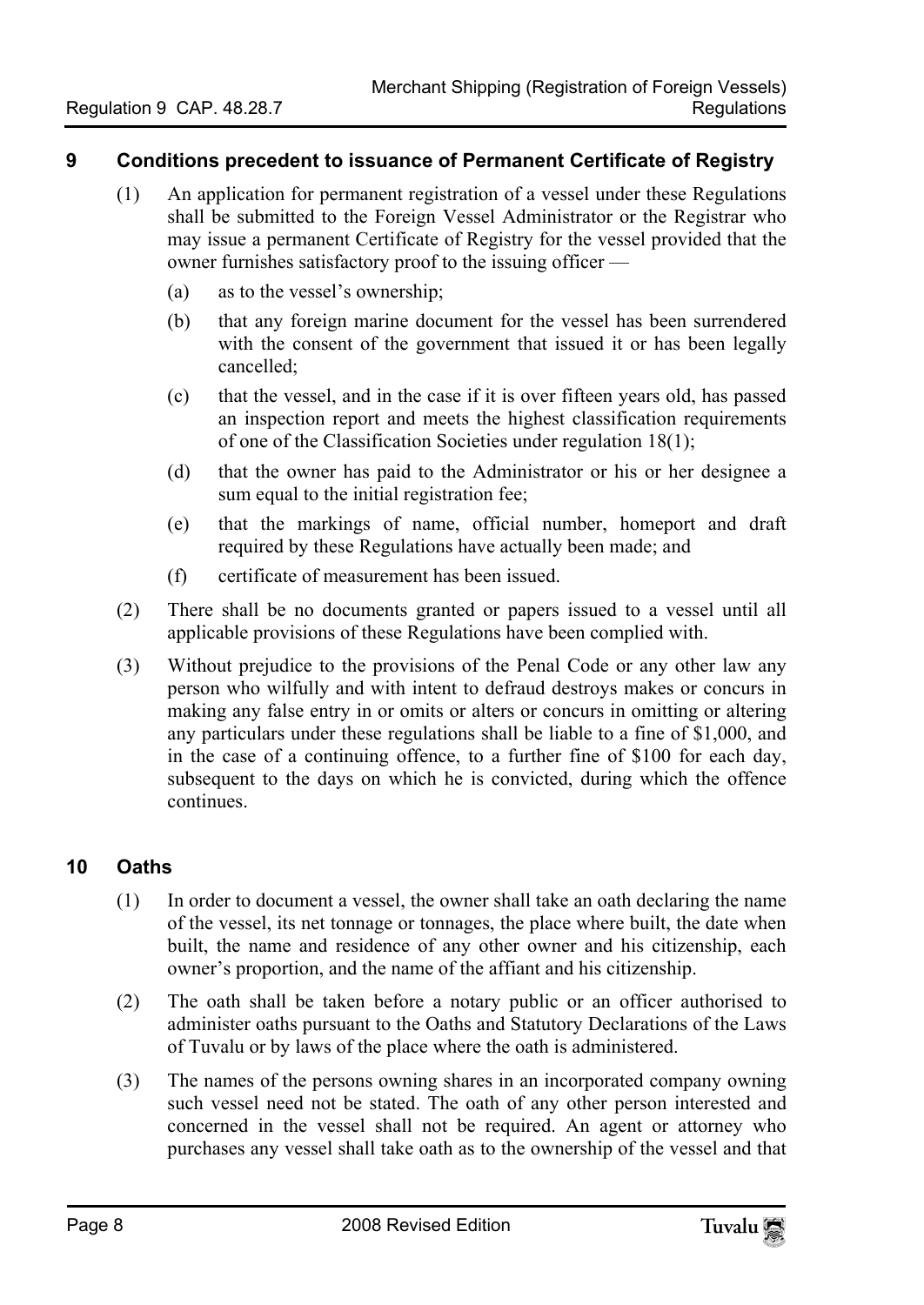he is the agent or attorney for the owner and in such capacity has made such purchase in good faith.

(4) If the document of a vessel is lost or destroyed, the Master, or other person in command, may take the following oath at or nearest to the port where the vessel is first located after such loss or destruction before any person as prescribed in sub regulation 2 of this regulation:

> "I, (insert the name of the person swearing) being Master or in command of the (insert type of vessel) or vessel called the (insert the name of the vessel) Official No. (insert No.) owned by (insert the name of the owner) of (insert domicile of the owner) do swear (or affirm) that the said vessel has been, as I verily believe, registered according to the law of Tuvalu by the name of (insert again name of vessel), and that a Permanent (or Provisional) Certificate of Registry bearing No. (insert No. of lost Certificate) was issued for such vessel pursuant to the laws of Tuvalu at (insert date of issuance of lost certificate), which certificate has been lost (or destroyed); and that the same, if found, and within my power, will be delivered up to the Foreign Vessel Administrator<sup>"</sup>

(5) Where an oath is taken in the foregoing form, the officer or person administering such oath shall grant to the vessel a temporary Provisional Certificate of Registry and insert therein that it is issued in lieu of the one lost or destroyed. The officer or person shall forthwith send to the Foreign Vessel Administrator a written notice, accompanied by a copy of the oath, advising that such oath has been taken and such temporary Provisional Certificate issued. Upon receipt of such notice the Foreign Vessel Administrator, upon being satisfied that the vessel is entitled to a Certificate of Registry, may grant a new Certificate of Registry, identical with that which was lost or destroyed. As soon as practicable after the issuance of such a Certificate of registry, the temporary Provisional Certificate hereinbefore referred to must be surrendered to the Foreign Vessel Administrator.

#### **11 Forms of documents**

- <span id="page-8-0"></span>(1) The Foreign Vessel Administrator or his or her duly authorised agent shall prescribe and furnish forms of Provisional and Permanent Certificate of Registry.
- (2) The Foreign Vessel Administrator may prescribe endorsements that may be made on vessel documents from time to time with or without issuance of a new document or surrender of the old document.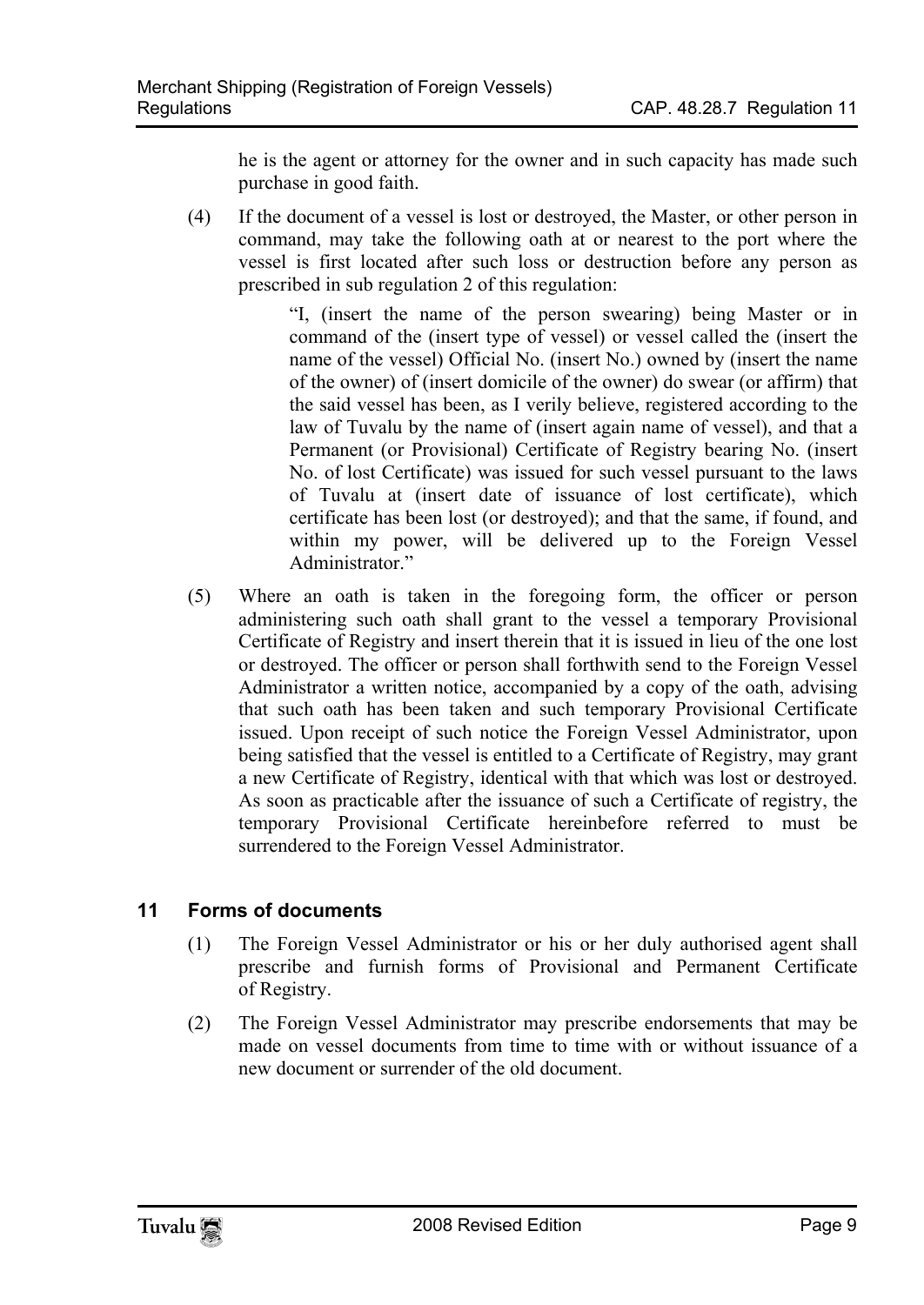#### **12 Numbering of Registry Certificates**

- <span id="page-9-0"></span>(1) The Foreign Vessel Administrator or his or her duly authorised agent shall progressively number the Certificates of Registry granted by him or her beginning anew at the commencement of each year and shall record them in a book kept for that purpose in the office at the place where the Foreign Vessel Administrator is located and at the homeport. He or she shall also retain permanently copies of all such documents issued by or surrendered to him or her.
- <span id="page-9-1"></span>(2) The Foreign Vessel Administrator's office and the homeport office in Funafuti shall maintain all of the following documents —
	- (a) certificates of permanent and provisional registry and licences;
	- (b) bill of sale and other instruments of conveyance of vessel;
	- (c) mortgages of vessel;
	- (d) assignments of mortgages; and
	- (e) all other documents relating to a vessel which are entitled to be recorded.

#### **13 Use of Certificate of Registry**

- (1) The Certificate of Registry shall be used only for the lawful navigation of the vessel.
- (2) The Certificate of Registry shall not be subject to detention by reason of any title, lien, charge or interest whatsoever had or claimed by an owner, mortgagee or another person to, on or in the vessel.
- (3) Except as otherwise provided therein, regulation 10(4) shall apply where the Certificate of Registry of a Tuvalu vessel is mislaid, lost or destroyed.
- (4) The owner of a Tuvalu vessel may make written application to close its registry if there is no:
	- (a) unsatisfied mortgage entered in its register;
	- (b) unpaid fees under these Regulations with respect to the vessel; and
	- (c) outstanding claims of the master or seamen of the vessel in respect of wages which have been notified to the Foreign Vessel Administrator or the agent.
- (5) The application shall specify the name of the vessel, the intended port and country or registry (if applicable) or otherwise the reason for the closure. On receipt of the application, and satisfied of the matters mentioned above, the Foreign Vessel Administrator or the Agent shall close the registry of the vessel and make an entry thereof in the register.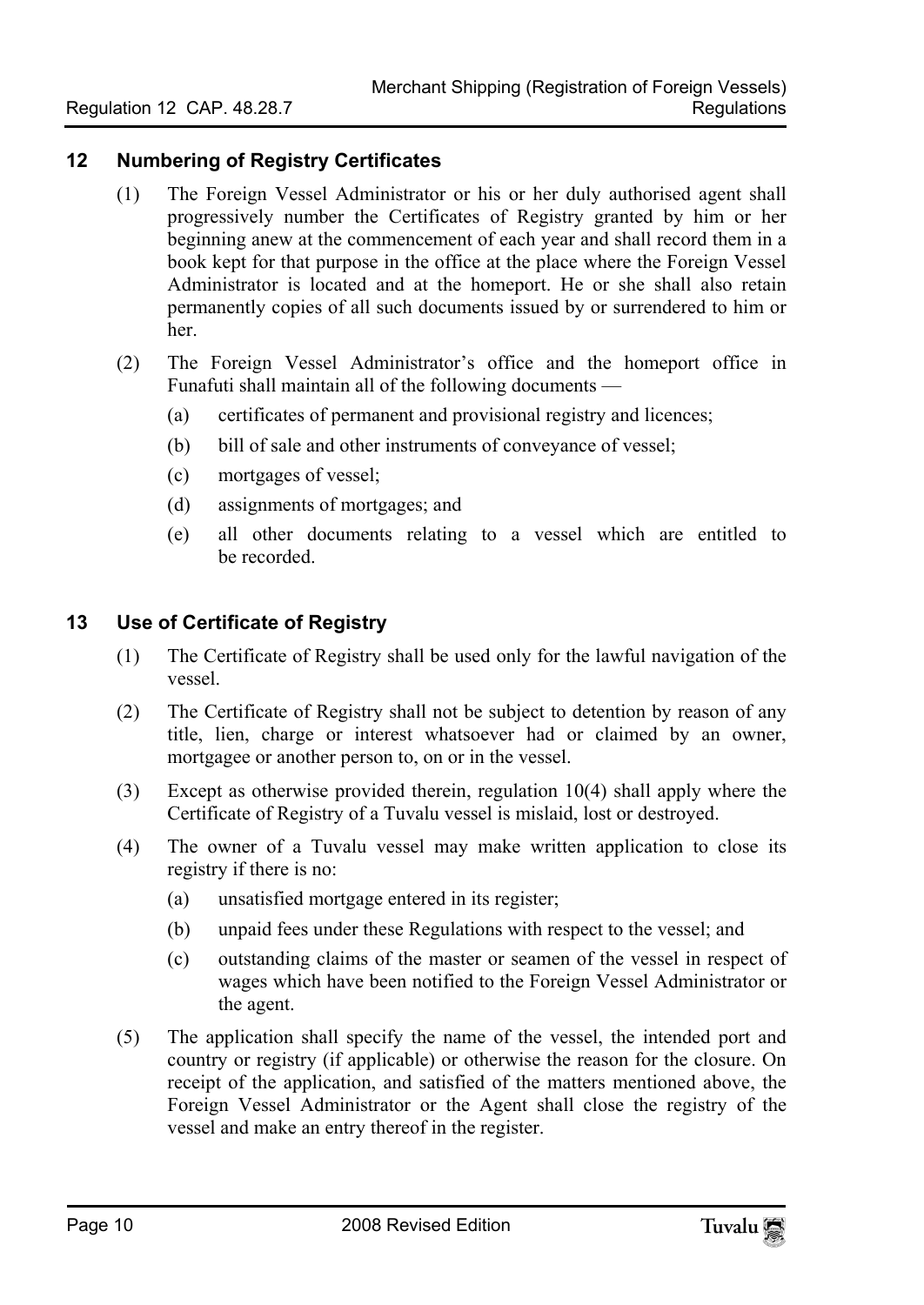#### **14 Names, numbers and marks on vessel**

- <span id="page-10-0"></span>(1) Every registered vessel shall have her name marked upon each bow and upon the stem. The homeport of vessel shall also be marked upon the stern. These names shall be painted or gilded, or consist of cut or carved or cast Roman letters in light colour on a dark background, or in a dark colour on light background, secured in place and distinctly visible. The smallest letter used shall not be less than one hundred millimetres in height.
- (2) The Foreign Vessel Administrator or his or her agent may prescribe a system of numbering registered vessel. The designated number of each vessel shall be carved deeply or otherwise marked permanently on her main beam.
- (3) The draft of every registered vessel shall be marked on each side of her stem and upon the sternpost, in metres or in decimetres, in either Arabic or Roman numerals. The bottom of each numeral shall indicate the draft to that line.
- <span id="page-10-1"></span>(4) Upon the initial registration of a vessel, the Foreign Vessel Administrator shall assign to the vessel an official number.

#### **15 Change in name of vessel**

- (1) The Foreign Vessel Administrator may change the name of a Tuvalu vessel on application of the owner and the payment of the prescribed fee. In the event of change of the vessel name the Foreign Vessel Administrator shall issue a new Certificate of Registry to the owner.
- (2) The Foreign Vessel Administrator shall, in consultation with the Registrar of Vessel, establish necessary Rules and procure necessary evidence as to age, condition, where built, and pecuniary liability of the vessel so as to prevent injury to public or private interests. The person desiring the change of name shall pay the prescribed of procuring evidence.
- <span id="page-10-2"></span>(3) If the name of a Tuvalu vessel is changed by any device or contrivance with intent to deceive as to its true name or character such vessel shall be liable to be struck off from the Register.

#### **16 Inspection of document**

Any officer designated by the Foreign Vessel Administrator, or who within Tuvalu is concerned in the collection of government revenue, may at all times inspect the Certificate of Registry and tonnage tax receipt of a vessel of Tuvalu. A Master who fails to exhibit the same, when required by such officer, shall be liable to a penalty of one hundred dollars (\$100), and if his failure is wilful shall be liable to a penalty of not more than one thousand dollars (\$1,000) or imprisoned for not more than one year, or both.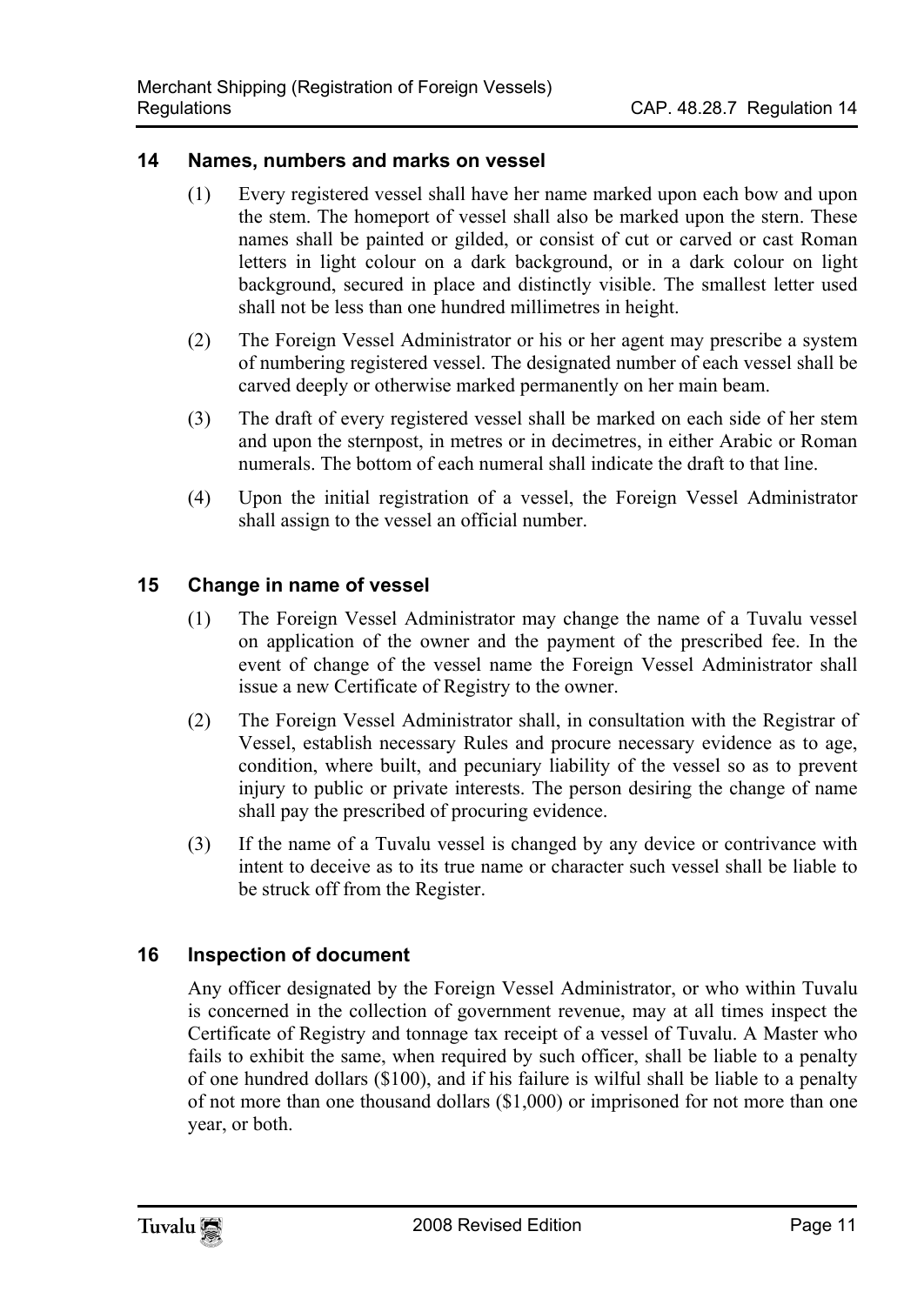#### **17 Transfers and Transmissions**

- <span id="page-11-0"></span>(1) The ownership of registered vessel shall be transferred by a bill of sale followed by the delivery of the vessel to the purchaser.
- (2) The execution by the purchaser of a protocol of delivery and acceptance shall be deemed sufficient evidence that the vessel has been delivered to the purchaser.
- (3) The signature on the bill of sale and the protocol of delivery and acceptance shall be authenticated by a notary public or a head office agent in the place where such documents are issued before they can be registered at the head office.
- (4) The registration of the title to the vessel at the head office shall be necessary to complete the vessel's registration and the permanent registration of a mortgage thereon.
- (5) The owner of a vessel may execute a mortgage as security for a loan or other valuable consideration or to meet any lawful obligation, present or future.
- (6) The mortgage, duly executed by the owner or his or her authorised representative, shall be registered at head office in order to create *in rem* rights against the vessel.
- (7) The deed of mortgage may be executed in the form prescribed by the Foreign Vessel Administrator made hereunder and shall contain the following information —
	- (a) names and addresses of the mortgagor and the mortgagee;
	- (b) maximum amount secured by the mortgage, including (in addition to the capital) all interest accrued, costs, collection expenses, any amounts resulting from currency fluctuations and other sums agreed between the parties;
	- (c) maturity dates of both capital and interest or the manner of determining these dotes, unless the mortgage has been executed as security for obligations repayable on demand or as security for future obligations or for obligations which have not arisen at the date of execution of the mortgage;
	- (d) rate of interest payable (in cases where the parties have agreed on the payment of interest), or the manner of determining such rate of interest;
	- (e) full description of the vessel, including its tonnage, dimensions, registrations number and radio call sign;
	- (f) any other provisions that may be agreed between the parties.
- (8) The signature (s) on the deed of mortgage shall be authenticated in like manner as provided under sub-regulation (3) before the deed can be registered at the Head Office.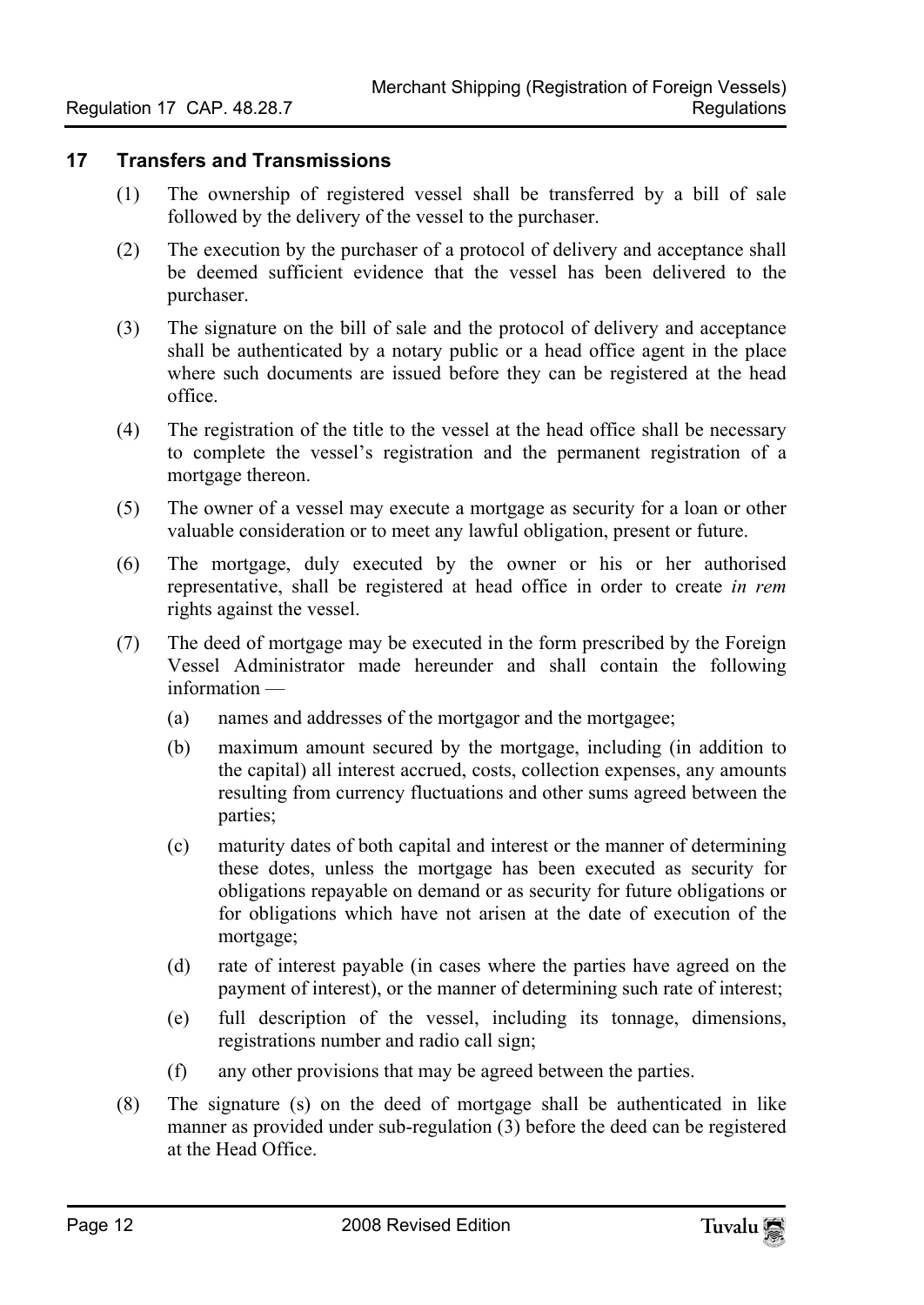- (9) The mortgage deed may stipulate that the mortgagee may proceed to the private sale of the vessel in the event of default by the mortgagor.
- (10)
- (a) A vessel which is subject to a registered mortgage in its previous registry shall deliver the mortgagee's written consent to the transfer of flag not later than sixty calendar days after its provisional registration with the Foreign Vessel Administrator. A notary public shall notarise such document.
- <span id="page-12-0"></span>(b) The mortgagee's written consent, duly notarised, shall also be required for the issue of new navigation licences due to the transfer of ownership, or the change of name of the vessel or its owner, as well as for the vessel's deregistration.

#### **18 Survey and safety**

- (1) Surveyors of vessel are appointed under the Merchant Shipping Act.**<sup>2</sup>**
- (2) Every vessel shall be surveyed or inspected in accordance with section 11 of the Act.
- (3) No Tuvalu vessel shall proceed to sea unless the required safety certificates are carried on board.
- <span id="page-12-1"></span>(4) The Master of a Tuvalu vessel shall produce to the Port Officer at the port from which clearance for the vessel is sought for an international voyage the certificate required by the foregoing regulations to be in force when the vessel proceeds to sea. A clearance shall not be granted, and the vessel may be detained, until the said certificate or certificates are so produced.

#### **19 Compliance with International Conventions and Agreements**

- (1) It shall be the duty of the owner and the Master to ensure that their vessel is in compliance with the requirements of the International Maritime Organisation Conventions, the International Labour Organisation Conventions and other relevant International Instruments as may be specified under the Act.
- (2) It shall be the duty of the owner and the Master to ensure that their vessel's personnel are provided with publications, instruction booklets and manuals or other information sufficient to enable their vessel to be operated in accordance with the Conventions referred to in sub-regulation (1) of this regulation
- (3) In the event of failure to comply with sub-regulation (1) of this regulation or any Conventions or Agreements entered into by Tuvalu before or after the commencement of these Regulations, the Registrar may suspend or cancel a vessel's Certificate of Registry and impose a monetary penalty not to exceed \$100,000, and such other conditions as may be necessary to bring about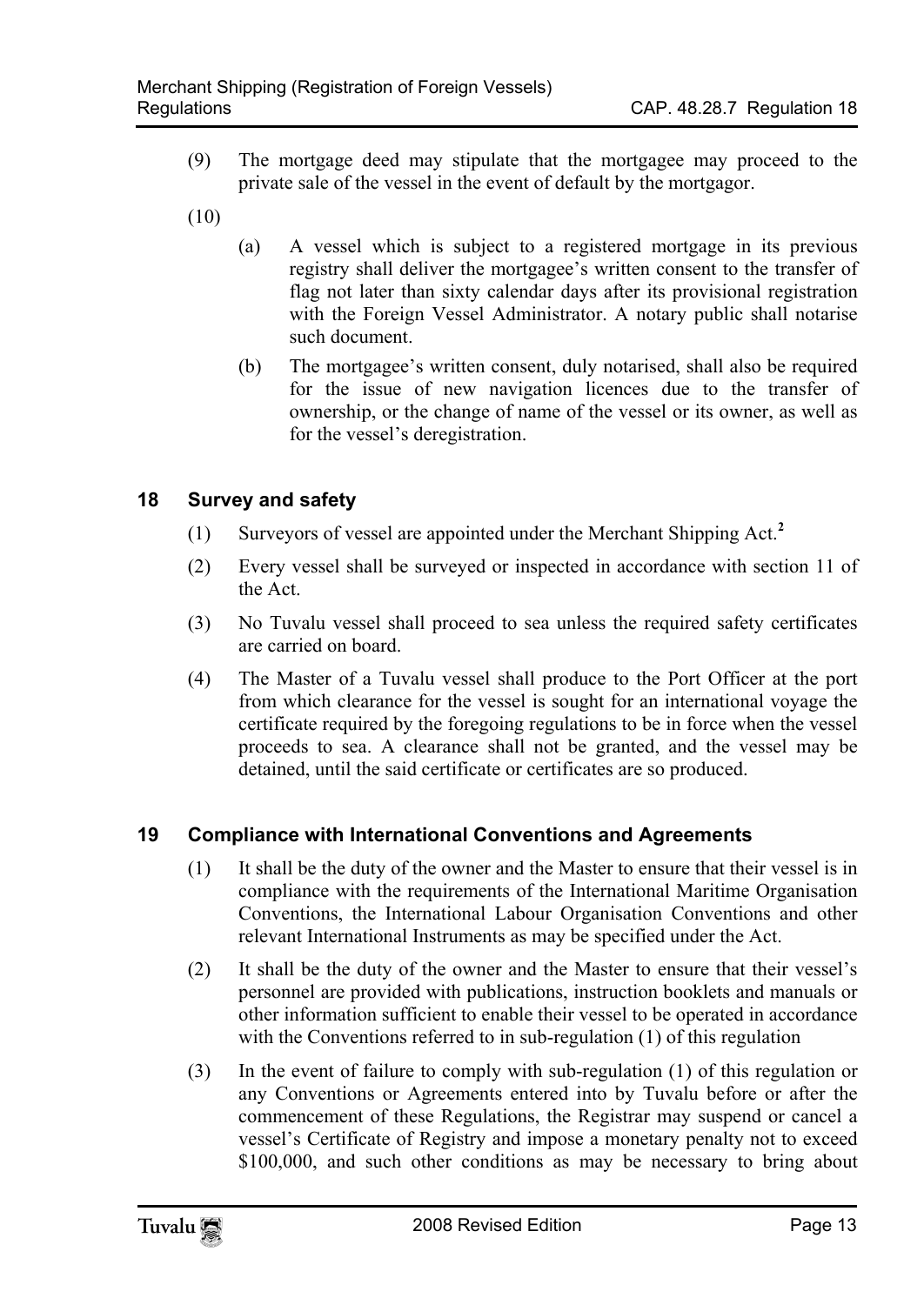<span id="page-13-0"></span>compliance with maritime or maritime-related Conventions and others which are in force, or the provisions of which are applied by Tuvalu in advance of entry into force.

#### **20 Miscellaneous**

- (1) A Tuvalu vessel shall hoist the proper national colours on entering or leaving any port.
- (2) Unless otherwise stated, any person who is convicted by a court of competent jurisdiction of a violation of any of the provisions of these Regulations or any other law in accordance with these Regulations shall, upon conviction, be liable to a fine up to the sum of \$100,000 or to imprisonment for a term not exceeding five (5) years or both.
- (3) The fees specified under Schedule 1 of these regulations shall also apply to the registration of bareboat charter.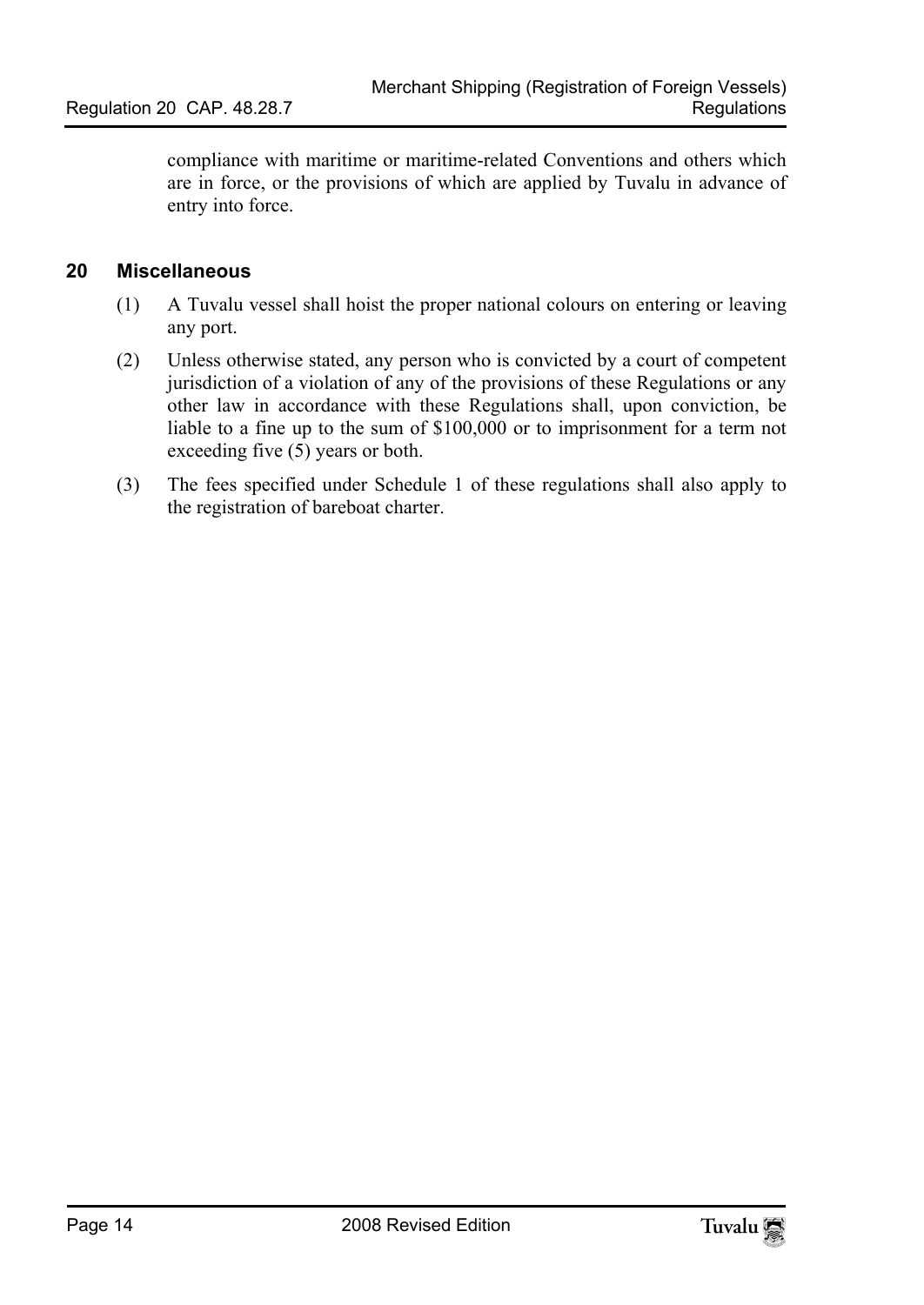#### **SCHEDULE 1**

#### **(A) ORDINARY REGISTRATION**

#### (1) Initial fee

a. Registration tax

| o---------- ---- |                                 |  |
|------------------|---------------------------------|--|
| Net tonnage      | Amount                          |  |
| 0 to 1000        | 60                              |  |
| >1000            | 0.06 per net tonnage (Max 3000) |  |

#### b. Provisional Certificate of Registry

| C. |  | Permanent Certificate of Registry |
|----|--|-----------------------------------|

| Gross tonnage |      |
|---------------|------|
| 0 to 1000     | 1000 |
| 200           | 300  |
| 300           | 500  |

| d. | Provisional vessel station license           | 100 |
|----|----------------------------------------------|-----|
| e. | Provisional minimum safe manning certificate | 100 |

- f. Approval of vessel's name 50
- g. Carving & Marking note 50

#### (2) Annual fees

a. Annual tonnage tax

| Net tonnage | Amount               |
|-------------|----------------------|
| 0 to 500    | 50                   |
| 500         | 0.10 per net tonnage |

- b. Vessel station license 200
- c. Radio tax  $50$
- e. Minimum safe manning certificate 200
- f. Documentation fee

| Gross tonnage | Amount |  |
|---------------|--------|--|
| $0$ to 500    | 100    |  |
| 500           | 200    |  |

#### (B) Change of name of vessel

a. Fee  $$150$